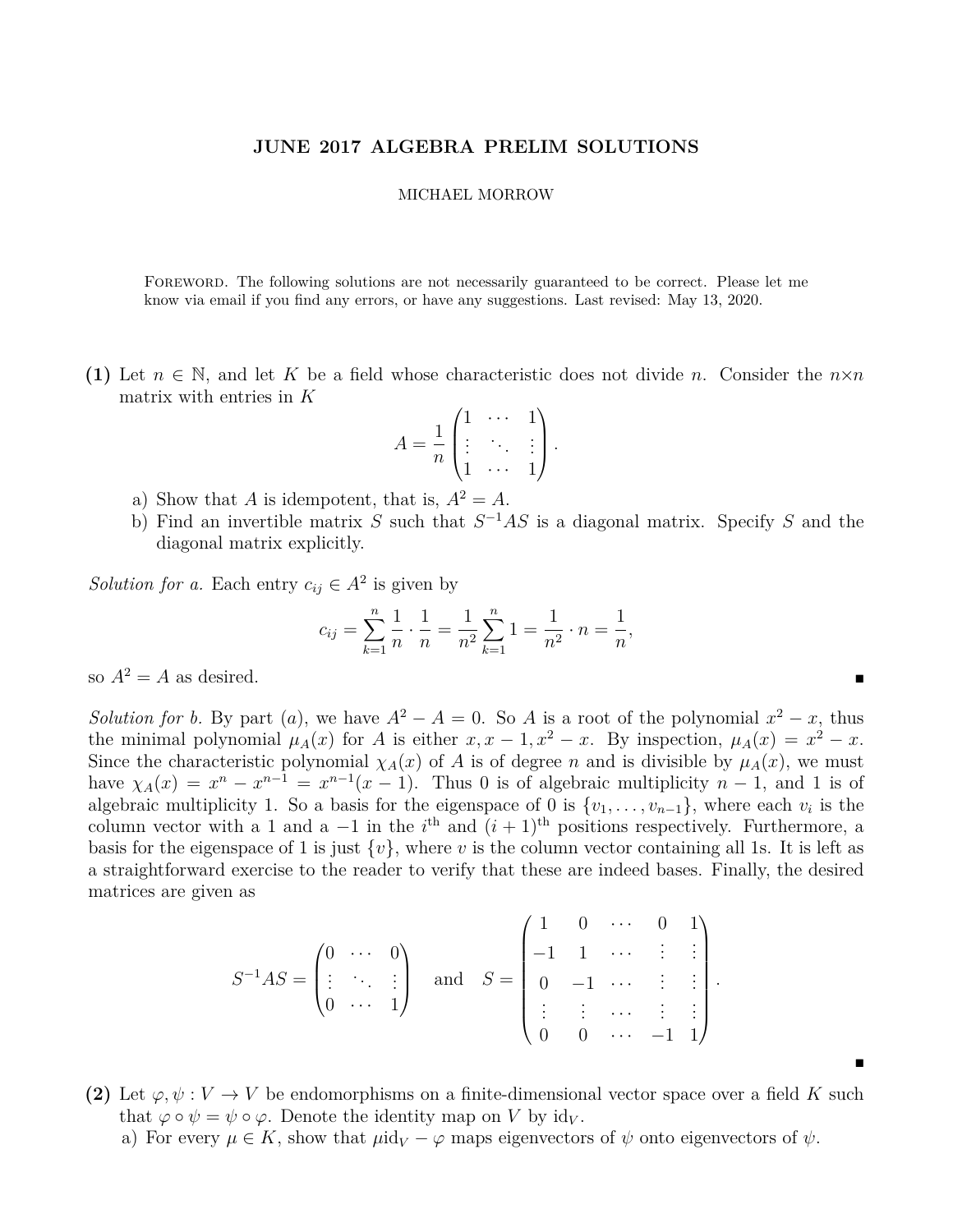b) Assume *V* has a basis consisting of eigenvectors of  $\psi$  and a basis consisting of eigenvectors of  $\varphi$ . Prove that *V* has a basis consisting of vectors that are eigenvectors of both  $\varphi$  and  $\psi$ .

*Solution for a.* Let  $\mu \in K$ , let *v* be an eigenvector of  $\psi$ , and let  $\lambda \in K$  be the corresponding eigenvalue to *v*. We have

$$
\psi((\mu id_V - \varphi)(v)) = \mu \psi(v) - \psi(\varphi(v)) = \mu \lambda v - \varphi(\psi(v)) = \mu \lambda v - \lambda \varphi(v) = \lambda(\mu id_V - \varphi)(v).
$$

Therefore  $\mu$ id<sub>*V*</sub> –  $\varphi$  maps eigenvectors of  $\psi$  onto eigenvectors of  $\psi$ .

*Solution for b.* Let  $\lambda_1, \ldots, \lambda_n$  be the distinct eigenvalues of  $\varphi$ . For each  $\lambda_i$ , let  $c_{i,1}, \ldots, c_{i,m_i}$  be the corresponding eigenvectors of  $\varphi$ . By assumption,  $\varphi$  is diagonalizable, so we can write

$$
V \cong V_1 \oplus \cdots \oplus V_n
$$

where each  $V_i = eig(\varphi, \lambda_i)$ . For each  $v_i \in V_i$ , we have  $v_i = \alpha_1 c_{i,1} + \ldots + \alpha_{m_i} c_{i,m_i}$  for  $\alpha_j \in K$ . Observe

$$
\varphi(\psi(v_i)) = \psi(\varphi(v_i))
$$
  
=  $\psi(\alpha_1 \varphi(c_{i,1}) + \ldots + \alpha_{m_i} \varphi(c_{i,m_i}))$   
=  $\psi(\alpha_1 \lambda_i c_{i,1} + \ldots + \alpha_{m_i} \lambda_i c_{i,m_i})$   
=  $\lambda_i \psi(v_i).$ 

Thus  $\psi(v_i)$  is an eigenvector of  $\varphi$  corresponding to  $\lambda_i$ , so  $\psi(v_i) \in V_i$ . Therefore  $\psi(V_i) \subset V_i$ , and since  $\psi$  is diagonalizable by assumption, we can find find a basis  $\{d_{i,1}, \ldots, d_{i,m_i}\}$  for each  $V_i$ consisting of eigenvectors of  $\psi$ . Finally, we know that

$$
\bigcup_{i=1}^n \{d_{i,1},\ldots,d_{i,m_i}\}
$$

forms a basis for *V*, and each  $\varphi(d_{i,j}) = \lambda_i d_{i,j}$ . Thus *V* has a basis consisting of vectors who are eigenvectors of both  $\varphi$  and  $\psi$ .

- **(3)** Consider the symmetric group  $S_8$  on 8 elements.
	- a) How many elements of  $S_8$  can be written as a disjoint product of a 4-cycle and a 2-cycle?
	- b) Determine the number of elements in  $S_8$  that have order four.

*Solution for a.* The number of 4+2 cycles is given by

$$
\frac{8!}{4 \cdot 2 \cdot 1^2(2!)} = 2520.
$$

*Solution for b.* The elements of order 4 in  $S_8$  are the 4 cycles, the 4+2 cycles, the 4+2+2 cycles, and the  $4+4$  cycles. By part  $(a)$ , the number of  $4+2$  cycles is 2520. We can count the others as follows:

$$
\#(4 \text{ cycles}) = \frac{8!}{4 \cdot 1^4(4!)} = 420
$$

$$
\#(4+2+2 \text{ cycles}) = \frac{8!}{4 \cdot 2^2(2!)} = 1260
$$

$$
\#(4+4 \text{ cycles}) = \frac{8!}{4^2(2!)} = 1260
$$

for a total of  $420 + 2520 + 1260 + 1260 = 5460$  elements of order 4.

 $\blacksquare$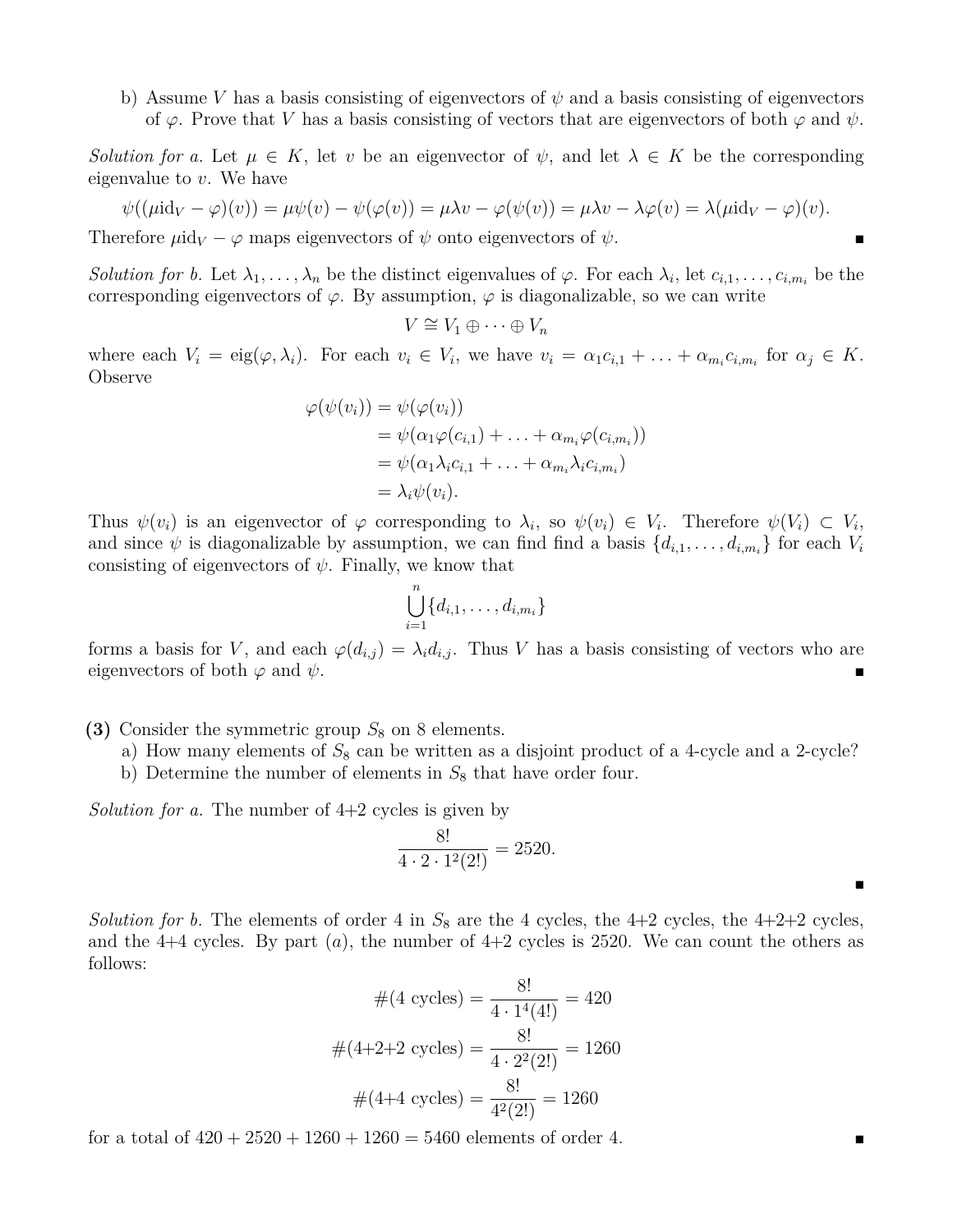(4) Let *H* be a subgroup of *G* with  $[G : H] = n$ . Prove that there is a normal subgroup *N* of *G* with  $N \subset H$  such that  $[G : N] \leq n!$ .

*Solution.* Let *A* be the set of left cosets of *H* in *G*, and let *G* act on *A* by left-multiplication. Let  $\pi_H : G \longrightarrow S_A$  be the associated permutation representation. Then ker  $\pi_H$  is a normal subgroup of *G*. Furthermore, ker  $\pi_H \subset H$  since if  $x \in \text{ker } \pi_H$ , then *x* acts as the identity on any left coset of  $H$ , so  $x \in H$ . By the First Isomorphism Theorem,

$$
G/\text{ker }\pi_H \cong \text{im }\pi_H \subset S_A.
$$

Since  $[G : H] = n$ , we have  $|A| = n$ , so  $|S_A| = n!$ . Thus  $|G/\text{ker } \pi_H| = |\text{im } \pi_H| \leq |S_A| = n!$ , so  $[G: \text{ker } \pi_H] \leq n!$ . Hence  $N = \text{ker } \pi_H$  satisfies the requirements.

- (5) Let *K* be a field, and consider the set  $R = \{f \in K[x] | f'(1) = f''(1) = 0\}$ . Show:
	- a) *R* is a subring of  $K[x]$ .
	- b)  $(x-1)^3$  and  $(x-1)^4$  are irreducible elements of *R*.
	- c) *R* is not a UFD.

*Solution for a.* First of all,  $\mathbb{1}(x) = 1 \in R$  since  $\mathbb{1}'(x) \equiv \mathbb{1}''(x) \equiv 0$ . Now let  $f, g \in R$ . We have  $(fg)'(1) = f(1)g'(1) + f'(1)g(1) = 0 + 0 = 0,$ 

and

$$
(fg)''(1) = (fg')'(1) + (f'g)'(1) = f(1)g''(1) + 2f'(1)g'(1) + f''(1)g(1) = 0 + 0 + 0 = 0,
$$

so  $fg \in R$ . Furthermore, observe

$$
(f - g)'(1) = f'(1) - g'(1) = 0 - 0 = 0,
$$

and

$$
(f - g)''(1) = f''(1) - g''(1) = 0 - 0 = 0,
$$

so  $f - g \in R$ . Hence *R* is a subring of *K*[*x*].

*Solution for b.* It is straightforward to verify  $(x - 1)^3$  and  $(x - 1)^4$  are elements of *R*. If  $(x - 1)^3$ were reducible, it would have a non-zero linear factor. However, the first derivative of a non-zero linear polynomial is a non-zero constant, so  $(x-1)^3$  is irreducible in *R*. If  $(x-1)^4$  were reducible, it would either have a non-zero linear factor, or a non-zero quadratic factor. We already covered the case of a linear factor, and if it had a quadratic factor, the second derivative of the factor would be a non-zero constant. Thus  $(x-1)^4$  is irreducible in *R*.

*Solution for c.* We have the non-unique factorization

$$
(x-1)^3(x-1)^3(x-1)^3(x-1)^3 = (x-1)^{12} = (x-1)^4(x-1)^4(x-1)^4
$$

into irreducibles. Thus *R* is not a UFD.

**(6)** Fix a prime number *p*, and consider the subset

$$
R = \left\{ \frac{a}{b} \, \middle| \, a, b \in \mathbb{Z} \text{ coprime, } p \text{ does not divide } b \right\} \subset \mathbb{Q}.
$$

- a) Show that *R* is a subring of  $\mathbb{Q}$ .
- b) Determine the units of *R*.
- c) Prove that each non-zero ideal of R is principal and equal to  $(p^e)$  for some  $e \in \mathbb{N}_0$ .
- d) Describe explicitly the quotient field of *R* as a subfield of Q.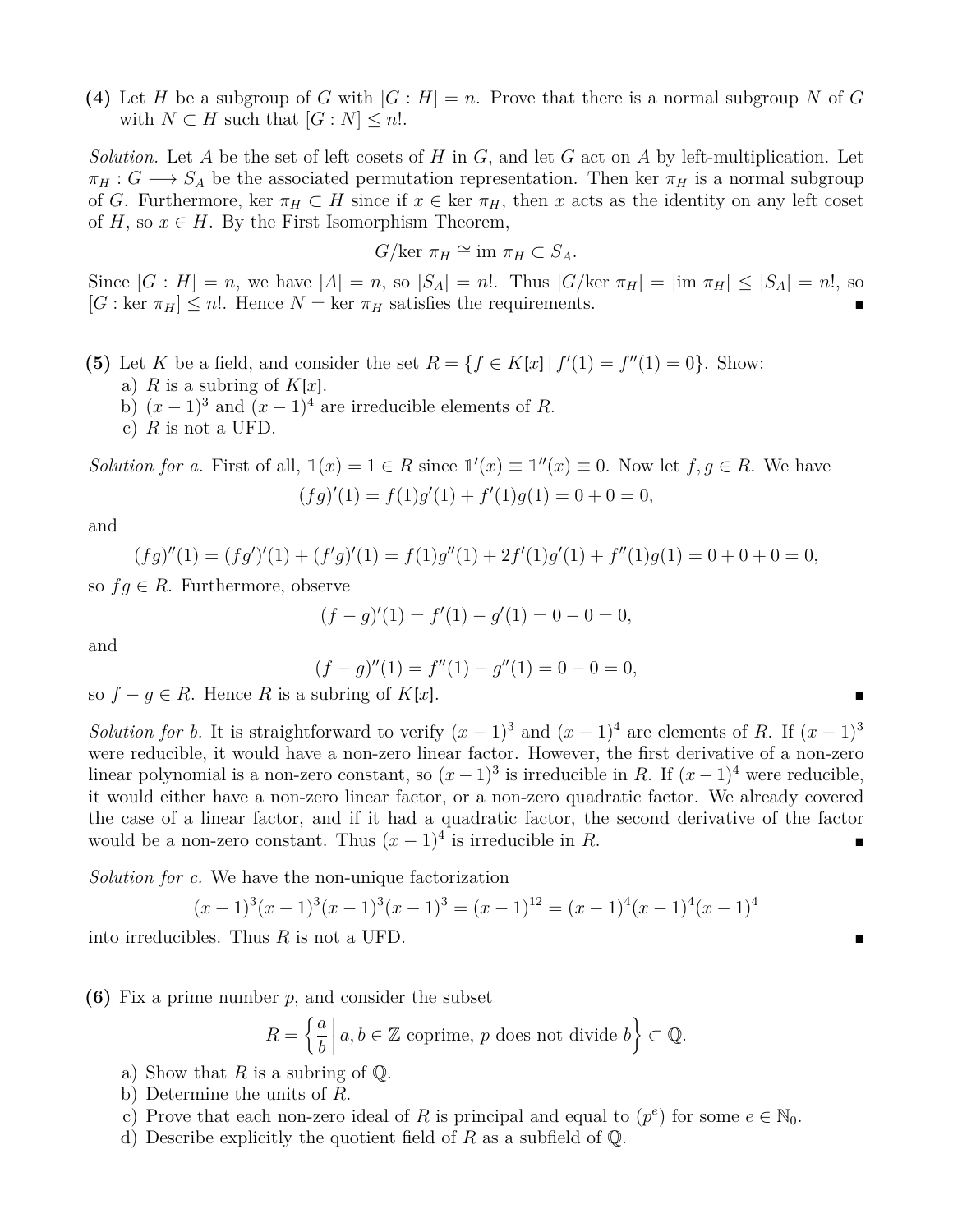*Solution for a.* Clearly  $1 \in R$ . Let  $a/b, c/d \in R$ . Then  $(a/b)(c/d) = ac/bd$ , and  $(a/b) - (c/d) =$  $(ad - bc)/(bd)$ . Since  $p \nmid b$  and  $p \nmid d$ , we have  $p \nmid bd$ . Thus (when writing in reduced form) we have  $(a/b)(c/d) \in R$  and  $(a/b) - (c/d) \in R$ . Hence R is a subring of Q.

*Solution for b.* The units of *R* are the elements  $a/b$  such that  $(a, b) = 1$  and *p* does not divide *a* and *b*.

*Solution for c.* Let  $I \subset R$  be a non-zero ideal. Any element of R can be written as  $(x/y)p^w$  where  $p \nmid y, p \nmid x$  and  $(x, y) = 1$  for some  $w \ge 0$  (since we can pull every factor of *p* out of *a*). So we can find  $(a/b)p^n \in I$  such that *n* is minimal. Since  $p \nmid a$ , part (*b*) says that  $a/b$  is a unit in *R*. Thus  $b/a \in R$ , so  $(b/a)(a/b)p^n \in I$ , hence  $p^n \in I$ . We claim  $I = (p^n)$ . To see why, let  $(c/d)p^m \in I$  where  $n \leq m$  (*n* is minimal). Then  $(c/d)p^{m-n} \in R$ , so  $(c/d)p^m = (c/d)p^{m-n} \cdot p^n \in (p^n)$ . Hence  $I \subset (p^n)$ , and since  $(p^n) \subset I$  is clear, we are done.

*Solution for d.* Q does not contain any proper subfields, so the quotient field of *R* is given as

$$
RR^{-1} = \left\{ \frac{ad}{bc} \middle| (a, b) = (c, d) = 1, \ c \neq 0, \ p \text{ does not divide } b, d \right\} \cong \mathbb{Q}.
$$

 $\blacksquare$ 

(7) Let *t* be a variable. Show that the field extension  $\mathbb{C}(t)/\mathbb{C}(t^{20})$  is Galois and determine the isomorphism type of its Galois group.

*Solution.* The roots of the polynomial  $f(x) = x^{20} - t^{20} \in \mathbb{C}(t^{20})[x]$  are  $t, \zeta_{20}t, \ldots, \zeta_{20}^{19}t$ , where  $\zeta_{20}$ is a primitive 20<sup>th</sup> root of unity. Since  $\zeta_{20} \in \mathbb{C}$ , the splitting field of  $f(x)$  over  $\mathbb{C}(t^{20})$  is  $\mathbb{C}(t)$ . Clearly  $f(x)$  is separable, so  $\mathbb{C}(t)$  is Galois over  $\mathbb{C}(t^{20})$ . Furthermore, since  $f(x)$  is irreducible via Eisenstein, this is a degree 20 extension, so the Galois group is of order 20. Elements of the Galois group are completely determined by how they act on the generator *t*, and must also permute the roots of  $f(x)$ . So we can define the automorphisms  $\sigma_k : t \mapsto \zeta_{20}^k t$  for  $0 \leq k \leq 19$ . There are 20 such  $\sigma_k$ , so we have found all elements of the Galois group. Any  $\sigma_r$  where  $gcd(r, 20) = 1$  is a generator for this Galois group, so we conclude that  $Gal(\mathbb{C}(t)/\mathbb{C}(t^{20})) \cong C_{20}$ , the cyclic group on 20 elements.

- **(8)** Let *K* be the splitting field of the polynomial  $f = x^4 + x^3 + 1$  over  $\mathbb{F}_2$ .
	- a) Determine *K* up to isomorphism.
	- b) Find the least  $m \in \mathbb{N}$  such that  $f$  divides  $x^m 1$  in  $\mathbb{F}_2[x]$ .
	- c) Let  $\alpha$  be a root of  $f$ . Describe explicitly all roots of  $f$ .

*Solution for a.* Plugging in the elements of  $\mathbb{F}_2$  into f shows that f has no linear factors. Assume  $f = gh$  where  $g, h$  are quadratics in  $\mathbb{F}_2[x]$ . Since the only unit in  $\mathbb{F}_2$  is 1, we can assume  $g, h$ are monic. Furthermore, since *f* has constant term 1, we can assume *g, h* have constant terms 1. Write  $g = x^2 + ax + 1$  and  $h = x^2 + bx + 1$ . Expanding the product, we obtain

$$
f = gh = x4 + (a + b)x3 + (ab + 2)x2 + (a + b)x + 1.
$$

Equating coefficients, we must have  $a + b = 1$  on the cubic term, and  $a + b = 0$  on the linear term, a contradiction. Thus f is irreducible over  $\mathbb{F}_2$ , so adjoining one root of f to  $\mathbb{F}_2$  generates a degree 4 extension. By uniqueness of finite fields, this extension is  $\mathbb{F}_{2^4} = \mathbb{F}_{16}$ . Since any finite extension of a finite field is normal, every other root of *f* must belong to  $\mathbb{F}_{16}$ . Hence  $K \cong \mathbb{F}_{16}$ .